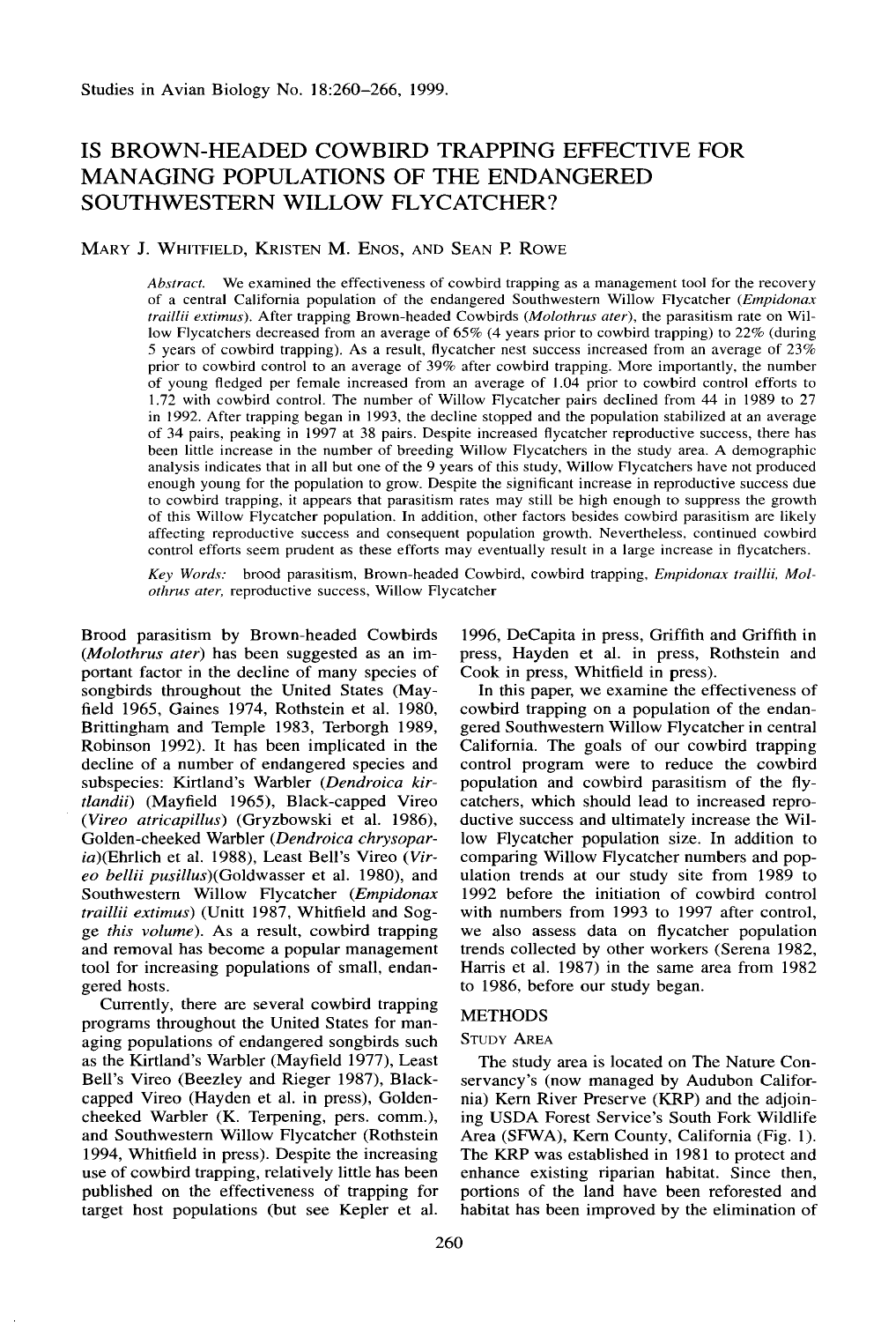

**FIGURE 1. Study area and location of the main Willow Flycatcher nesting areas and cowbird traps in 1997, South Fork Kern River, California. Two traps not shown are located 5 km and 14 km east of the study area.** 

**grazing. The SFWA was established in 1977 as a result of concern over the loss of 1300 ha of habitat due to the construction of Isabella Dam (Fleshman and Kaufman 1984). The SFWA is periodically flooded when the reservoir level rises. Large portions (60% or greater) of the SFWA have been flooded, on average, from approximately May to September in 4 of the 9 years of this study (1993,1995, 1996 and 1997). At elevations between 762 and 805 m, the study area encompasses approximately 500 ha of cottonwood-willow forest. The riparian woodland is dominated by three tree species: red willow**  (Salix laevigata), Goodding's black willow (Salix gooddingii), and Fremont cottonwood **(Populus fremontii). The forest is interspersed with open areas that are often dominated by**  mulefat (Baccharis salicifolia) and hoary nettle **(Urtica dioica holosericea), and flooded areas that support freshwater marshes dominated by cattails (Typha spp.) and tules (Scirpus spp.). Hoary nettle and mulefat are also common understory plants in the forest. Pastures for cattle grazing and cultivated fields border the riparian forest.** 

## **COWBIRD MONITORING AND CONTROL**

**Starting in 1991, we surveyed Brown-headed Cowbirds using IO-min point-count surveys at 60 stations throughout the study area. In 1994, we added 15 stations. The stations were located 200 m apart, along the forest edge. We counted male and female cowbirds seen or heard at each station and visited each station three times between late April and mid-July. The April/May survey was completed before the cowbird traps were opened. The last surveys were completed by mid-July because cowbirds in the Sierra Ne-** **vada and along the South Fork Kern River show a noticeable decline in detectability by late July (Rothstein et al. 1980; M. Whitfield, pers. obs.). To reduce observer bias in the data, an average of 86% (range 72% to 93%) of the counts were conducted by M. Whitfield each year. With the exception of two to six of the stations per year, each station was visited at least twice in a given year by this observer. There were a total of six other observers and no more than three were used in a given year. We tested whether there was a correlation between the number of cowbirds counted in the first surveys and the year the count was made in order to see whether trapping cowbirds reduced the cowbird population from one year to the next.** 

**There were no cowbird control efforts from 1989 through 1991. In 1992, we addled cowbird eggs by shaking them and removed cowbird nestlings found in Willow Flycatcher nests. During that same year, between 10 June and 10 July, we shot approximately 30 female cowbirds found near Willow Flycatcher nesting areas but did not trap cowbirds. Therefore, this was an intermediate year between no cowbird control in 1989-1991 and intensive cowbird control from 1993-1997. As a result, 1992 was not included in the analysis of the effects of cowbird control on the reproductive success of Willow Flycatchers.** 

In 1993, we set up four cowbird traps  $(2 \times 2)$ **X 2.5 m, modified Australian Crow traps). Three traps were located near Willow Flycatcher nesting areas at KRP and one was located at a Brown-headed Cowbird feeding area at the Kern River Research Center. The SFWA was a "nontrap" area until 1996 when we added one trap into the area. We baited each trap with wild bird-**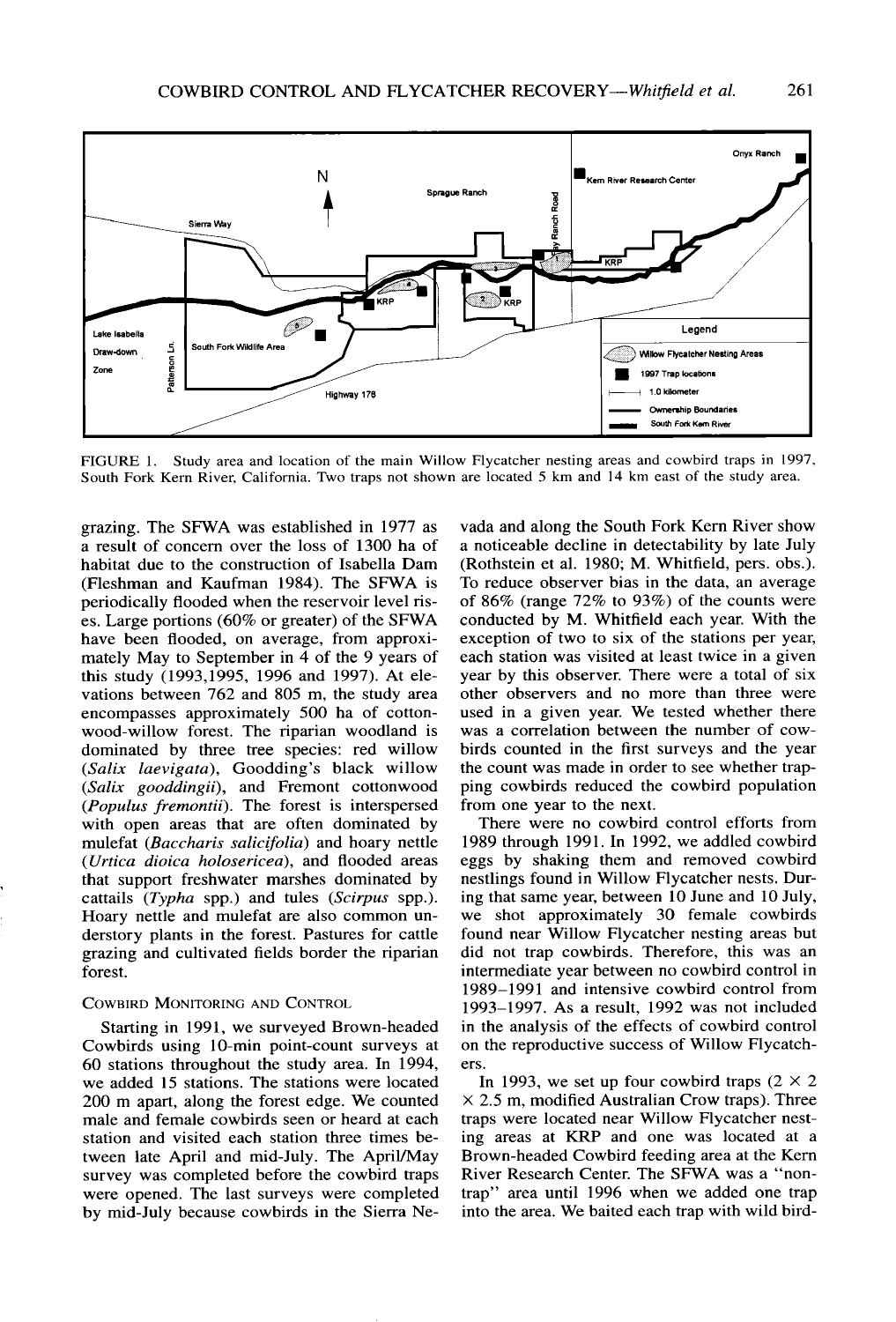| Year   | Number of Traps | Females | Males | Males released <sup>a</sup> | Juveniles | Total             |
|--------|-----------------|---------|-------|-----------------------------|-----------|-------------------|
| 1993   |                 | 343     | 193   | 227                         | 287       | 1050              |
| 1994   |                 | 152     | 104   | 132                         | 62        | 450               |
| 1995   | o               | 141     | 136   | 28                          |           | 376               |
| 1996   |                 | 87      | 98    | 22                          | 131       | 338               |
| 1997   |                 | 225     | 164   |                             | 115       | 521               |
| Totals |                 | 948     | 695   | 426                         | 666       | 2735 <sup>b</sup> |

**TABLE 1. SUMMARY OF BROWN-HEADED COWRIRDS TRAPPED ALONG THE SOUTH FORK KERN RIVER, KERN Co., CALIFORNIA, 1993-1997** 

Note: These numbers do not accurately reflect the local cowbird sex ratio because males and females were treated differently in 1993 and 1994, see text for details. In addition, the sex ratio determined by point counts is two males per female.

Some males were temporarily marked (1993) or banded (1994) and released; from 1995-1997, the banded males were recaptured and released. <sup>b</sup> When the recaptured banded birds (1995-1997) are not counted, the total number of individuals captured is 2668.

**seed (made up of millet, milo, wheat hearts, and sunflower seed), water, and live cowbirds (three females and two males). We checked the traps daily to release non-target birds and to euthanize cowbirds. In 1993, we cut small pieces off the two outer tail feathers and released 227 male cowbirds. We banded and released 132 male cowbirds in 1994. However, from 1995-1997, we did not band any new cowbirds and we euthanized all unbanded cowbirds.** 

**Each year since 1993, we increased our trapping effort (Table 1). In 1997, we expanded our trapping effort to 11 traps including three additional traps east of the KRP (Fig. 1). In all trap years, we addled cowbird eggs and removed cowbird nestlings found in Willow Flycatcher nests throughout the study area.** 

### **WILLOW FLYCATCHER MONITORING**

**We monitored Willow Flycatchers from 1989 to 1997 to determine population trends, reproductive success, and cowbird parasitism rates. Each year, we started surveying for the flycatchers and searching for their nests during the last week in May when their breeding season begins. We surveyed all portions of the study area that contained suitable nesting habitat using a playback recording of a singing male Willow Flycatcher. We checked nests daily during the egglaying stage and then every 2 or 3 days during incubation and nestling stages. A nest was categorized as depredated when it was found empty before the young could have fledged from it, when the number of eggs in the nest were reduced or damaged (and no cowbird egg was subsequently laid in the nest), or a nestling (or nestlings) disappeared from the nest, thus causing abandonment. We estimated nest success using the Mayfield method, which calculates the probability of survival at each nesting stage (Mayfield 1975). A successful nest was defined as one that fledged at least one Willow Flycatcher young and an active nest was a nest in which at**  **least one egg (flycatcher or cowbird) had been laid.** 

**We used Chi-square tests of homogeneity to compare the parasitism and predation rates between years with and without cowbird control. A t-test was used to compare differences between number of young fledged per female in years with and without cowbird control. We used the method devised by Hensler and Nichols (1981) and Hensler (1985) to test for differences in Mayfield nest success between years with and without cowbird control.** 

# **RESULTS**

### **COWBIRD CONTROL AND MONITORING**

**From 1993 to 1997, we caught 2,735 individual cowbirds: 948 females, 1121 males, and 666 juveniles (Table 1). Only 12 females were caught in the trap in the SFWA (6 in 1996, 6 in 1997). In contrast, the two new easternmost traps outside the study area (5 and 14 km from the study area) captured 61% (138) of the females caught in 1997. These traps were not located in the original trap area (KRP) and when cowbirds caught only in the original trap area are considered, the number of female cowbirds trapped decreased each year (Fig. 2).** 

**Since trapping began, the female cowbird population has decreased in the trap area each year between May and July (Table 2). In addition, the number of females trapped and the number of females detected during the first survey on the KRP has significantly decreased from**  one year to the next ( $r^2 = 0.943$ , N = 5, P = **0.001). However, the number of cowbirds detected in the SFWA (prior to 1996, the nontrap area) remained fairly stable until 1995 (Table 2).** 

### **WILLOW FLYCATCHER MONITORING**

**During times of high cowbird parasitism and low nest success, the number of nesting Willow Flycatcher pairs declined from 1989 to 1992 (Table 3). The number of flycatchers has in-**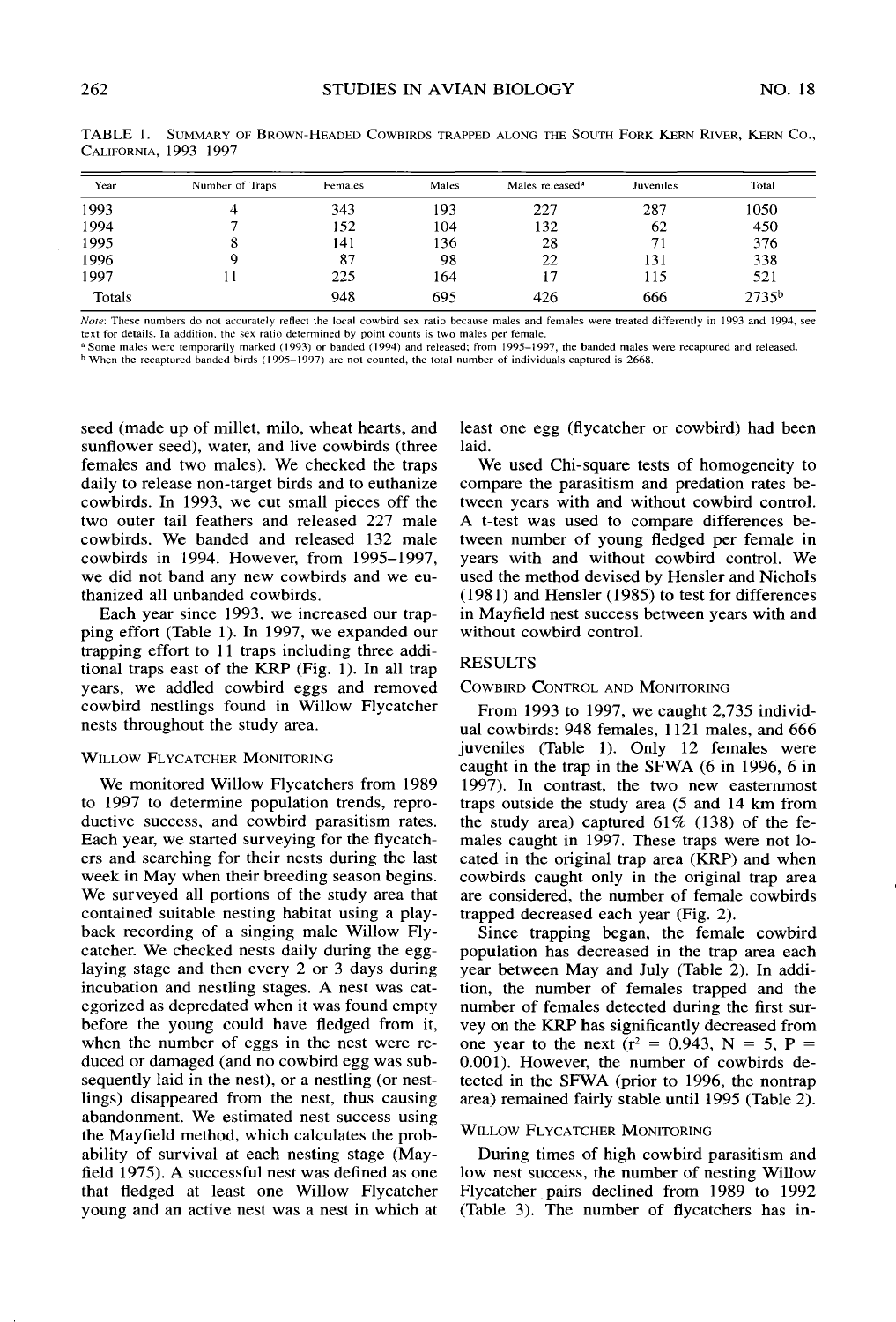

**FIGURE 2. Comparison of Brown-headed Cowbird trap rates (number of females caught per year 1993- 1997), capture rates (number of females caught per trap day 1993-1997), and detections per IO-min point count (females per point, 1992-1997) on the Kern River Preserve, Kern Co., California. The number of traps increased from four traps in 1993 to 11 in 1997.** 

**creased since 1992, but is still below the population levels of 1989 and 1990. We compared five parameters (parasitism and predation rates, nest success, total number of young fledged, and number of young fledged per female) before and after cowbird control to directly test the effect of cowbird control on the flycatcher's reproductive success. Since 1992, cowbird parasitism rates have declined from an average of 64% (prior to cowbird trapping), to 22% after cowbird trapping. These rates were significantly lower during the four years of cowbird control than the**  three years without cowbird control (Table 3)  $(\chi^2)$  $= 62.5$ , df  $= 1, P < 0.001$ ). However, there were **no significant differences in the predation rate between the years before and after cowbird con**trol ( $\chi^2 = 0.24$ , df = 1, P = 0.63). Nest success

**increased from an average of 23% (1989-1991) to 32% in 1992, when there were low-level cowbird control efforts. During the period of intense cowbird control (1993 to 1997), nest success averaged 39%. Furthermore, the number of young fledged per nest and the number fledged per female over the whole season were significantly higher in the cowbird control years (1.24 and 1.72) than the years prior to cowbird control (0.63 and 1.04) (number of young fledged per**  nest:  $t = -3.67$ ,  $df = 287$ ,  $P < 0.001$ ; young **fledged per female:**  $t = 2.86$ ,  $df = 192$ ,  $P =$ **0.005) (Table 3).** 

**In addition, the overall Mayfield nest success rate was significantly higher in years with cowbird control (0.3894) than without cowbird control (0.2284) (Table 4). However, when Mayfield nest success was broken into three different stages, only the nestling stage had significantly higher success in the cowbird control years (0.7356) than in the years prior to control (0.5422). Nonetheless, the laying stage was close to being significantly higher in the years with (0.8715) than without cowbird control (0.7745), and all three stages showed a trend of being higher in years with control than years without control.** 

### **DISCUSSION**

**All indices of cowbird abundance significantly declined since we started trapping cowbirds on the KRP portion of our study area. In contrast, other cowbird trapping programs have shown relatively constant trapping rates each year due to immigration of cowbirds each breeding season (DeCapita in press, Griffith and Griffith in press, Hayden et al. in press, Rothstein and Cook in press). However, the immigration rate into our study site is probably low because the site is surrounded by arid mountain habitats** 

TABLE 2. BROWN-HEADED COWBIRD POINT COUNT RESULTS (MEAN NUMBER OF FEMALES PER POINT  $\pm$  SE), FOR **THE PRE-TRAP(MAY) AND POST-TRAP(JULY)COUNTS 1992-1997 (SAMPLE SIZES IN PARENTHESES)** 

| Year              | Month | Kern River Preserve  | Number of traps | SF Wildlife Area     | Number of traps |
|-------------------|-------|----------------------|-----------------|----------------------|-----------------|
| 1992 <sup>a</sup> | May   | $1.59 \pm 0.14(41)$  | $\theta$        | $1.58 \pm 0.17(19)$  | 0               |
|                   | July  | $1.37 \pm 0.17(41)$  |                 | $1.74 \pm 0.18$ (19) |                 |
| 1993              | May   | $1.51 \pm 0.16$ (41) | 4               | $2.00 \pm 0.22$ (19) | $\bf{0}$        |
|                   | July  | $0.71 \pm 0.13$ (14) |                 | $2.22 \pm 0.18$ (18) |                 |
| 1994              | May   | $0.91 \pm 0.13$ (45) |                 | $1.93 \pm 0.21$ (30) | 0               |
|                   | July  | $0.40 \pm 0.09$ (45) |                 | $1.60 \pm 0.19$ (30) |                 |
| 1995              | May   | $0.69 \pm 0.11$ (45) | 8               | $1.33 \pm 0.15$ (30) | 0               |
|                   | July  | $0.24 \pm 0.08$ (45) |                 | $1.20 \pm 0.11$ (30) |                 |
| 1996              | May   | $0.38 \pm 0.09$ (45) | 9               | $0.90 \pm 0.16$ (30) |                 |
|                   | July  | $0.27 \pm 0.07$ (45) |                 | $0.57 \pm 0.12$ (30) |                 |
| 1997              | May   | $0.33 \pm 0.09$ (45) | 11              | $0.40 \pm 0.09$ (30) |                 |
|                   | July  | $0.18 \pm 0.07$ (45) |                 | $0.37 \pm 0.11$ (30) |                 |

**a Thirty female cowbirds shot from IO June to IO July.**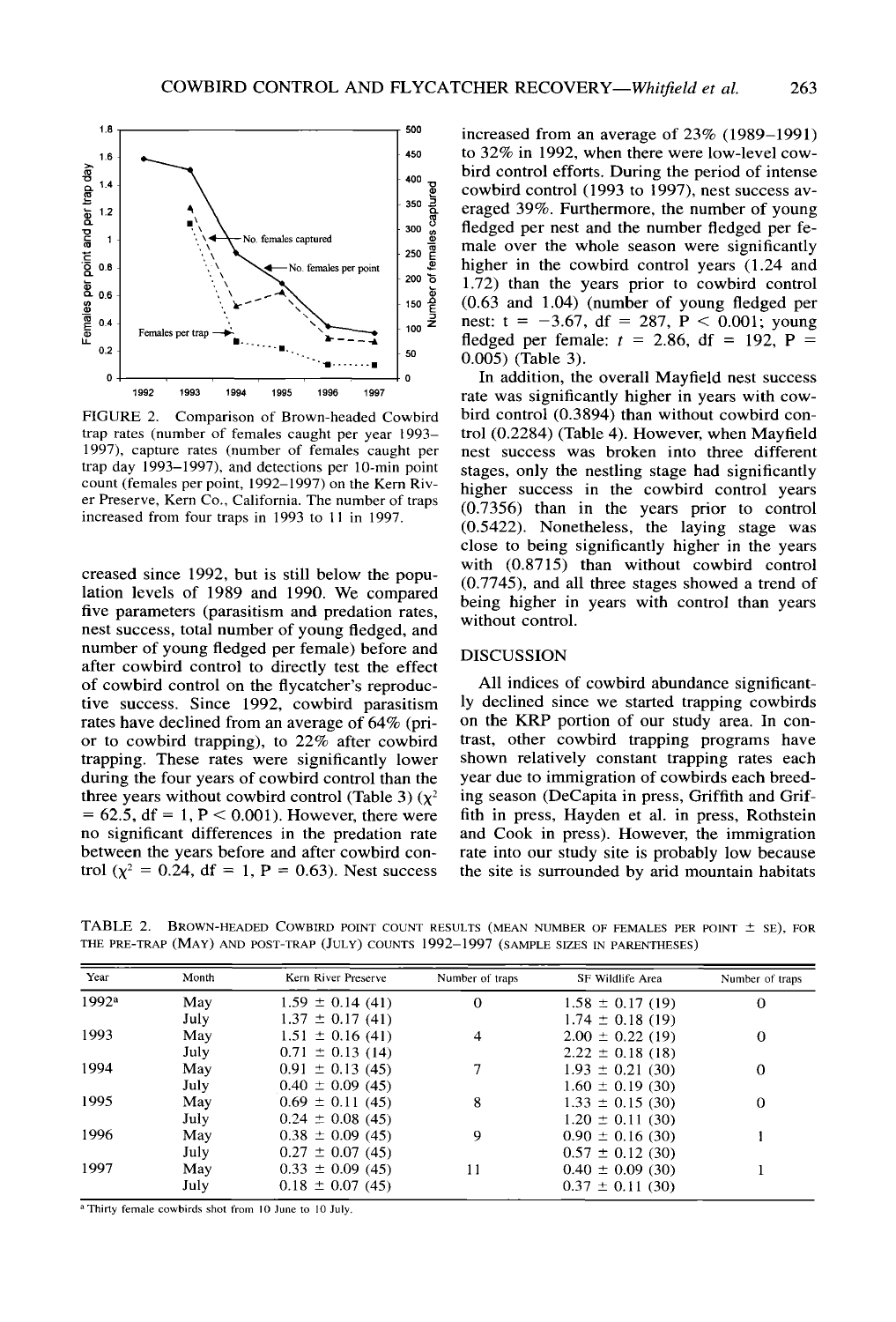| Year  | Number of<br>pairs | Number of<br>nests <sup>3</sup> | Predation<br>Rate | Parasitism<br>Rate  | Mayfield nest<br><b>Success</b>                 | voung fledged | Total number of Number of young<br>fledged per female |
|-------|--------------------|---------------------------------|-------------------|---------------------|-------------------------------------------------|---------------|-------------------------------------------------------|
|       |                    |                                 |                   | No cowbird trapping |                                                 |               |                                                       |
| 1989  | 44                 | 34                              | 33%               | 50%                 | 24%                                             | 25            | 1.04                                                  |
| 1990  | 41                 | 38                              | 42%               | 61%                 | 24%                                             | 21            | 0.88                                                  |
| 1991  | 31                 | 45                              | 35%               | 78%                 | 17%                                             | 25            | 1.14                                                  |
| Means | 39                 | 116 <sup>b</sup>                | 37%               | 63%                 | 23%                                             | 24            | 1.04                                                  |
|       |                    |                                 |                   |                     | No cowbird trapping, 30 female cowbirds removed |               |                                                       |
| 1992  | 27                 | 36                              | 14%               | 69%                 | $32\%$                                          | 33            | 1.83                                                  |
|       |                    |                                 |                   | Cowbird trapping    |                                                 |               |                                                       |
| 1993  | 34                 | 33                              | 37%               | 38%                 | $33\%$                                          | 37            | 1.76                                                  |
| 1994  | 34                 | 32                              | 47%               | 16%                 | $39\%$ c                                        | 42            | 2.10                                                  |
| 1995  | 34                 | 32                              | 34%               | 19%                 | $43\%$ c                                        | 40            | 1.90                                                  |
| 1996  | 29                 | 29                              | 28%               | 11%                 | $61\%$ c                                        | 58            | 2.42                                                  |
| 1997  | 38                 | 51                              | 57%               | 20%                 | $30\%$ c                                        | 37            | 1.09                                                  |
| Means | 34                 | 178 <sup>b</sup>                | 40%               | 22%                 | 39%                                             | 43            | 1.74                                                  |

**TABLE 3. BREEDING AND DEMOGRAPHIC PARAMETERS FOR WILLOW FLYCATCHERS ALONG THE SOUTHFORK KERN RIVER, CALIFORNIA (1989-1997)** 

<sup>a</sup> In all years, we did not find nests for all pairs of Willow Flycatchers in the study area.

**b Total instead of mean.** 

**c This rate reflects mvestigator intervention by removing Brown-headed Cowbtrd eggs and nestlings from Willow Flycatcher nests** 

**with few cowbirds (Rothstein and Cook in press).** 

**We have also seen a decrease in the number of cowbirds on the SFWA, but this decline has been more recent, smaller, and more complex**  than the one at KRP. We believe that the lower **number of cowbirds on the SFWA was mostly due to the inundation of habitat rather than the effects of cowbird trapping. The inundation coincided with declines in the densities and numbers of all host species, with the exception of the Yellow Warbler (Dendroica petechia), in most of the SFWA (M. Whitfield, unpubl. data). As a result, we believe the cowbirds moved to other areas to find enough nests to parasitize.** 

**Our data indicated that the reduction in cowbird numbers led to a reduction in cowbird parasitism of Willow Flycatchers. Consequently, nest success significantly increased. It is interesting to note that most of the difference in nest success occurred from the nestling stage and laying stage rather than from the incubation stage. These are the two stages that are affected the most from cowbird parasitism. The laying**  **stage is affected by increased abandonment rates due to parasitism, and the nestling stage is affected by the competition of cowbird young (Whitfield 1990, Hill and Sealy 1994, Goguen and Matthews 1996, Rogers et al. 1997, Payne and Payne 1998, Whitfield and Sogge this volume). In contrast, cowbird parasitism rarely causes total failure of the nest during the incubation stage (M. Whitfield, unpubl. data).** 

**Willow Flycatcher females have produced an average of 1.72 young per female with trapping compared to an average of 1.04 young prior to trapping. This increase in production could be due to manipulation of parasitized nests (i.e., addling cowbird eggs and removing cowbird chicks) rather than trapping alone or, most likely, a combination of the two. However, data in Whitfield and Sogge (this volume) indicate that the egg-to-fledging ratio for manipulated parasitized nests (23%) is not significantly higher than unmanipulated parasitized nests (18%). Therefore, most of the increased production can be attributed to trapping cowbirds rather than manipulating parasitized nests.** 

TABLE 4. MAYFIELD NEST SUCCESS FOR SOUTHWESTERN WILLOW FLYCATCHERS BEFORE COWBIRD TRAPPING (1989-1991) AND AFTER COWBIRD TRAPPING (1993-1997) ON THE SOUTH FORK KERN RIVER, CALIFORNIA

|             | Laving         |           | Incubation     |                   | Nestling       |           | Overall        |           |
|-------------|----------------|-----------|----------------|-------------------|----------------|-----------|----------------|-----------|
|             | <b>Success</b> | <b>SD</b> | <b>Success</b> | SD                | <b>Success</b> | <b>SD</b> | <b>Success</b> | <b>SD</b> |
| No Trapping | 0.7745         | 0.053     | 0.5648         | 0.052             | 0.5422         | 0.074     | 0.2284         | 0.039     |
| Trapping    | 0.8715         | 0.036     | 0.6177         | 0.040             | 0.7356         | 0.044     | 0.3894         | 0.039     |
| z           | 1.51           |           | 0.80           |                   | 2.24           |           | 2.93           |           |
| p           | < 0.15         |           |                | > 0.42<br>< 0.025 |                |           | < 0.003        |           |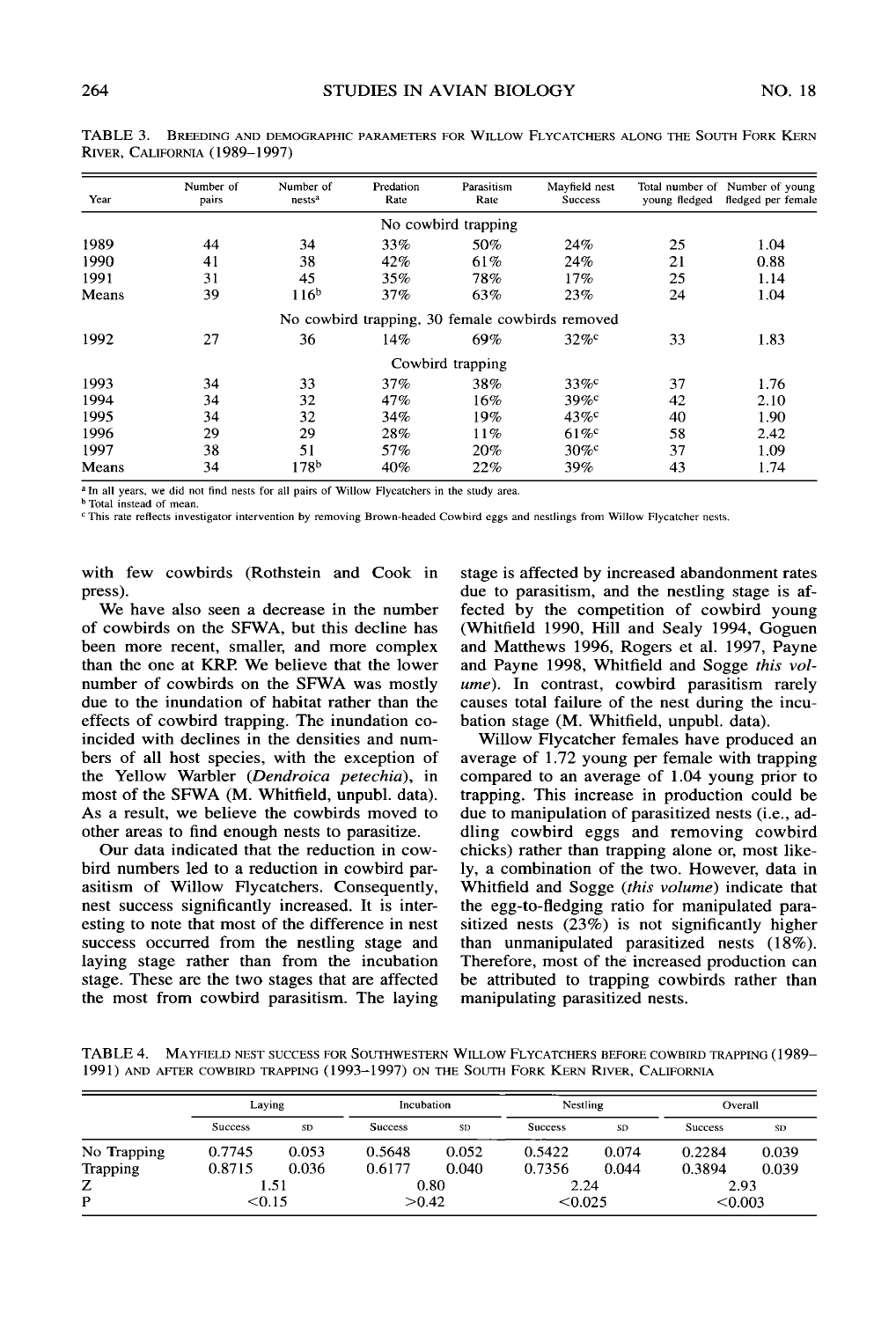**The cowbird control program was successful in achieving the immediate goals of reducing cowbird numbers, reducing cowbird parasitism, and increasing Willow Flycatcher reproductive success. Unfortunately, the proximate success of the control program has not translated into an ultimate success of a larger population of Willow Flycatchers in the study area. It is likely that other factors besides cowbird parasitism are preventing this population of Willow Flycatchers from increasing and/or we have not reduced the parasitism rate enough.** 

**Possible limiting factors may be habitat loss and/or pesticide use on the Willow Flycatcher's wintering grounds and/or migratory stopover sites. Yet, the return rates of both the adult (males: 53%, females: 35.5%) and juvenile (34%) Willow Flycatchers are average to above average for this species (Stoleson et al. in press), suggesting that over-winter survival is not a limiting factor for this population. Alternatively, the Willow Flycatchers on the South Fork Kern River may not have declined but may have moved out of the study area onto adjacent private lands where we are not allowed to survey. To investigate this possibility, we examined aerial photos of riparian habitat upstream of the study area to get an estimate of the amount of suitable habitat outside our study area. With the exception of the Canebrake Ecological Reserve (CER), located on the easternmost end of the valley, there appeared to be no more than 20 ha of suitable Willow Flycatcher habitat. Furthermore, we have surveyed for Willow Flycatchers on the CER the past 3 years, but have never found more than two pairs on the property. Thus, we doubt that there has been an increased number of Willow Flycatchers breeding outside of our study area along the South Fork Kern River.** 

**Habitat quality and quantity in the study area does not appear to be a limiting factor for this population. Each year, many areas that appear to be suitable habitat are not used. Willow Flycatchers have bred successfully in many of these areas, abandoned them for a year or two, and then returned to the area in subsequent years. Furthermore, there are no apparent changes in the habitat on the KRP, but there have been some changes in the SFWA due to flooding. However, the number of Willow Flycatchers in the SFWA has never been high (average of five pairs for seven years), and an average of two pairs have used the area in the past two years when most of it was flooded.** 

**A recent demographic analysis for this population by Uyehara et al. (in press) indicates that, for all but 1 of the 9 years of this study, Willow Flycatchers have not produced enough young for the population to grow. Furthermore,**  **data from Stoleson et al. (in press) indicate that the nest success for this population is low compared to other populations of Willow Flycatchers. Predation was the largest cause of nest failure during the 9 years of the study (M. Whitfield, unpubl. data). In addition, unparasitized, nondepredated nests produced 3.02 offspring on average (M. Whitfield, unpubl. data), indicating that the flycatchers can produce enough young for the population to grow in the absence of parasitism and predation. It should be noted, however, that prior to cowbird control, egg losses due to parasitism sometimes exceeded those lost to predators. In addition, the demographic analysis by Uyehara et al. (in press) indicated that this population of Willow Flycatchers can increase only if the parasitism rate remains below or at approximately 10%. The parasitism rate has approached that figure only once (11% in 1996), and in that year, Willow Flycatcher reproductive success was the highest ever documented for this population. We suspect that this resulted in the population growth from 29 pairs in 1996 to 38 pairs in 1997. At least 12 of the 38 nestlings (32%) that were banded in 1996 came back to breed in 1997. If the nestlings that we were not able to band returned at similar rates, then as many as 18 young from 1996 were recruited to the 1997 population. In addition, Uyehara et al. (in press) calculated a population growth rate of 1.25 for 1996, which indicated a growing population.** 

**An assessment of Willow Flycatcher population estimates for our study area in the 1980s complicates the demographic picture and interpretations regarding the extent to which cowbird trapping has influenced the number of the locally breeding flycatchers in the 1990s. Serena (1982) found 26 singing males in 1982, using tape playback. The population appeared to be stable in 1984 and 1985 when other surveyors found 23 and 29 males, respectively (Harris et al. 1987), without using tape playback. When Harris et al. (1987) surveyed the area in 1986 using tape playback and some sightings from local researchers, they found 39 singing males, an apparent increase in the population from 1982. However, both tape playback surveys (1982 and 1986) involved only one site visit, and none of the surveys from 1982 to 1986 covered the entire area that we have surveyed since 1989. The 1982 to 1986 surveys also had small differences among themselves in the amount of area they covered. Thus, these early surveys did not have consistent efforts or methods and it is difficult to tell whether there was an actual increase in the Willow Flycatcher population.** 

**However, it appears that the Willow Flycatcher population was at least stable in the 1980s**